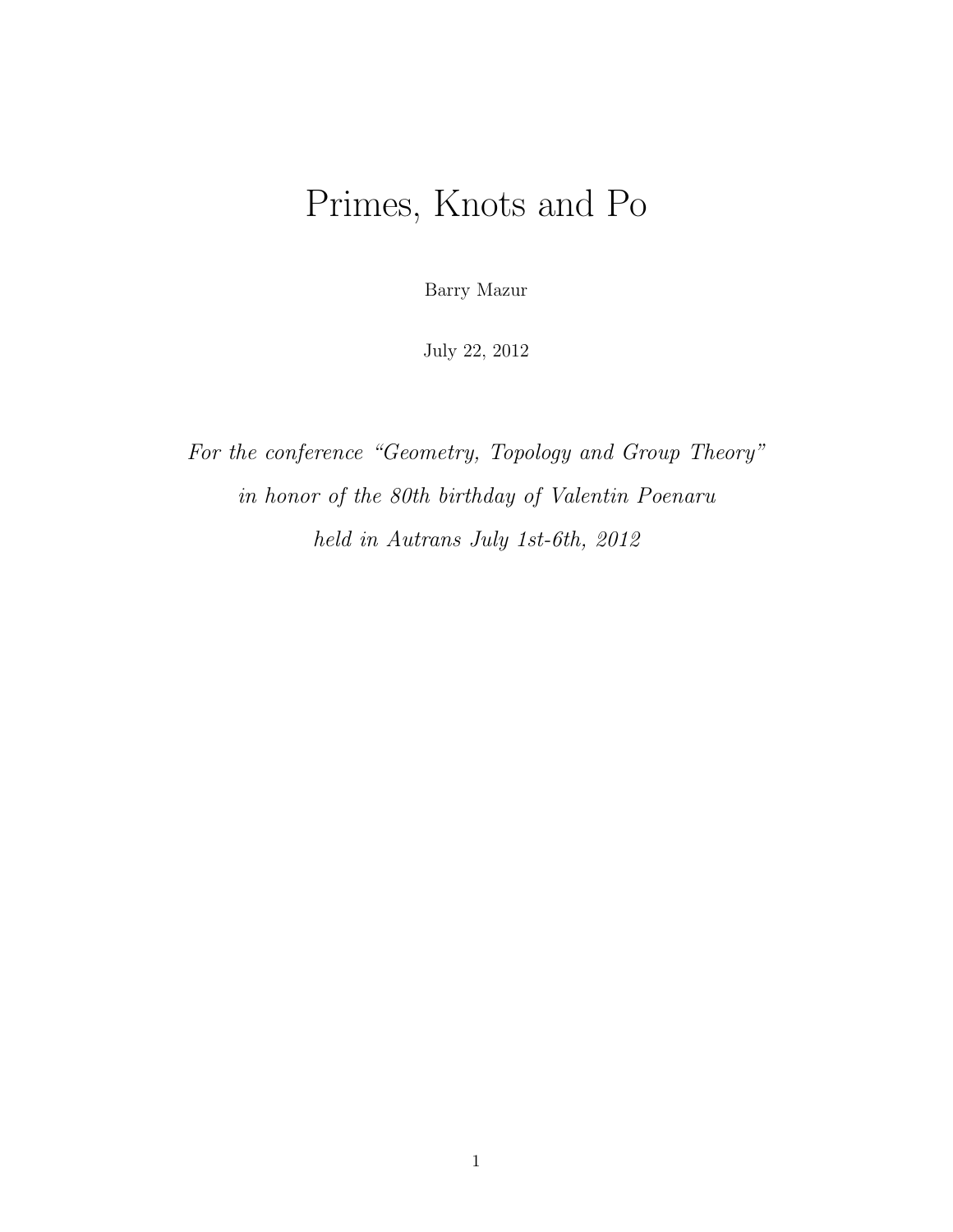

Po and I became instant friends when we met over half a century ago. In the intervening years our friendship has only deepened.

I viewed Po, especially during the time that the photo in front of you was taken, as someone ready with his own intense energy and centeredness; as someone ready to create—from scratch—his own culture, his own goals, his own mountains to climb, as well as his own language.

Po once commented that to really engage in any aspect of history or science–that is to say, to understand a culture—you're faced with the contradiction of a certain catch 22 in that you must manage, somehow, to have already achieved a *critical mass* of prior questions and reflections and knowledge about it, before anything about it comes into focus. Happily, Po is at home in many cultures, many languages, many histories, and he's blessed with this type of intellectual critical mass for so many subjects; physics and mathematics—of course—included.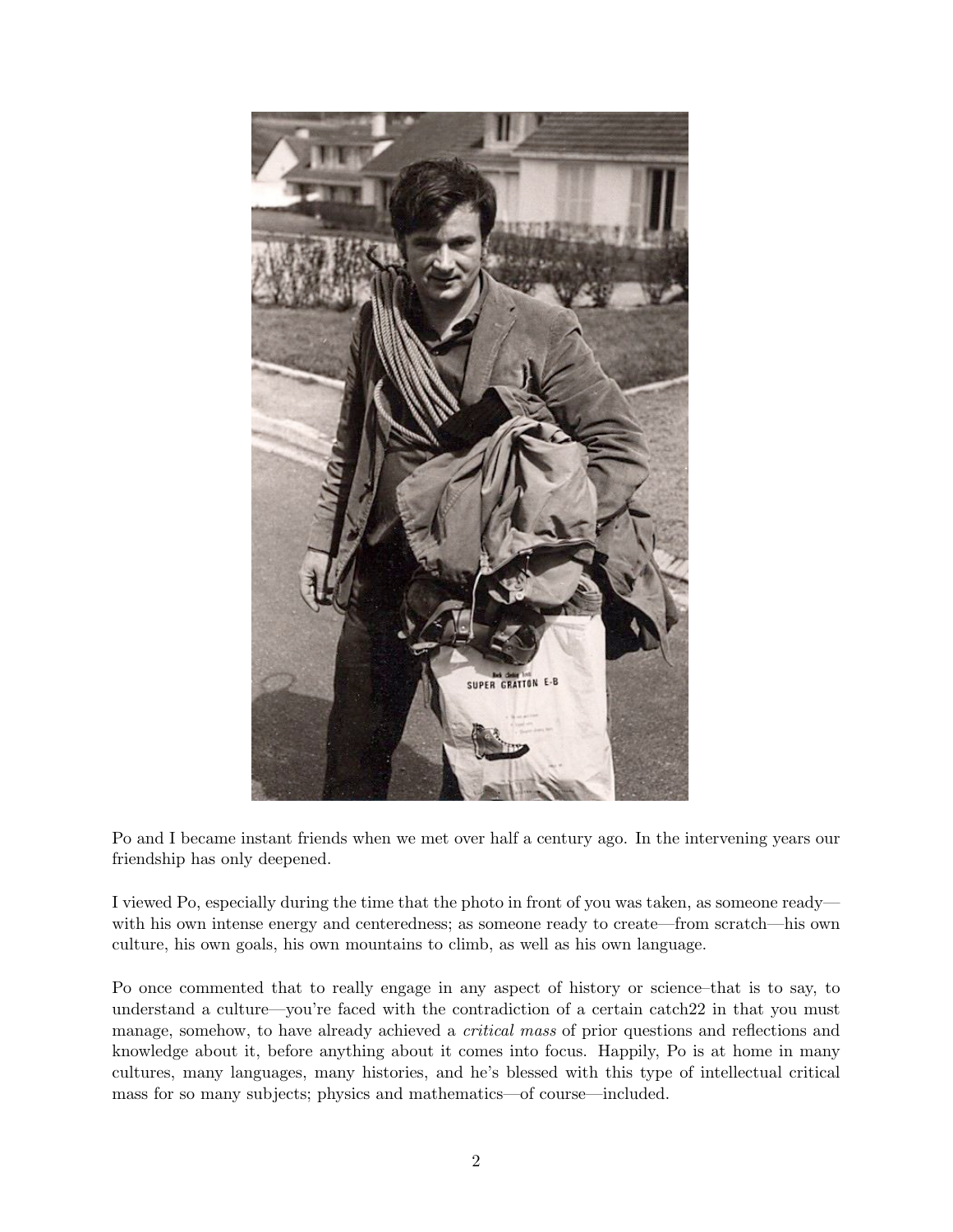We first met each other through correspondence—he was in Romania and I in the US—and we were both working on contractible four-manifolds that bound homology three-spheres, each of us having had constructed examples of *nonsimply connected* homology 3-spheres that occur as boundaries of contractible four-manifolds. (Po's article is: Les d´ecompositions de l'hypercube en produit topologique, Bull. Soc. Math. France 88 (1960), 113-129).

Both Po's examples (of contractible 4-manifolds that bound non-simply connected manifolds) and mine were obtained by sewing a thickened 2-disc onto the boundary of  $D^3 \times S^1$  along a knot in the boundary that winds its way around the  $S^1$  so as to homotopically kill the  $S^1$ . The result—given the particular knots we chose—is the construction of contractible 4-manifolds that with non-simply connected boundary. The kinds of 4-manifolds we construct are simply connected, of course, but as Po mentioned to me in this conference—an (unpublished) result of Casson implies that they are not *geometrically simply connected* in the sense that it cannot be built as handlebodies having no handles of index 1.

The concept of a manifold being *simply connected but not geometrically simply connected* is one that is intimately related to Po's work. This turns out to be uniquely a *dimension four* phenomenon; as Po commented, "strange things happen in dimension four." Indeed, as we now know, for  $n \neq 4$ all simply connected compact manifolds are geometrically simply connected. For  $n \leq 2$  this is classical; for  $n = 3$  it is proved by Perelman and for  $n \geq 5$  it is true, thanks to Smale.

As for the related question of whether or not a homology  $n-1$ -sphere actually bounds a smooth contractible *n*-manifold, again, and for similar reasons, the case  $n = 4$  shows itself to be peculiar. For the answer is yes if  $n \neq 4$ ; and the answer is not always when  $n = 4$ , thanks again to an invariant of Casson ([2])

It is curious that even now, half a century after this issue was first broached, there are still open problems in this general domain, not the least of which is the still unresolved smooth four-dimensional Schoenflies Problem.

Both Po's examples (of homology 3-spheres that bound contractible manifolds) and mine had the further feature that when you doubled them on their boundary—i.e., put two copies of them together by identifying their boundaries—you got a closed differentiable manifold diffeomorphic to the four-dimensional sphere, which means that there is a smooth involution of  $S<sup>4</sup>$  (switching the two copies of the doubled manifold) with non-simply-connected fixed point set, and therefore 'exotic' in the sense that the involution is not equivalent to a linear involution. I remember that at the time—the late fifties of the past century—I was very much in awe of the magical construction of R.H. Bing who showed that the double of the closure of the bad component of the complement of the Alexander horned sphere in  $S^3$  is again (topologically)  $S^3$  giving, therefore, a thoroughly wild and untamable involution of  $S^3$ . I imagine that Po was similarly inspired by Bing<sup>1</sup>. The surprising re-creation of  $S^4$  by sewing together the boundaries of two manifolds continued as a theme of Po's work, as in the marvelous theorem that he proved with Francois Laudenbach in the early seventies  $([6])$ .

<sup>&</sup>lt;sup>1</sup>One might also mention that a related issue in the theory of homology  $n-1$ -spheres is the *double suspension* conjecture that asserts that the double suspension of a homology  $n-1$ -sphere is homeomorphic to  $S^{n+1}$ . This was proved for all n by Cannon ([2]) building on earlier work of Edwards [3]).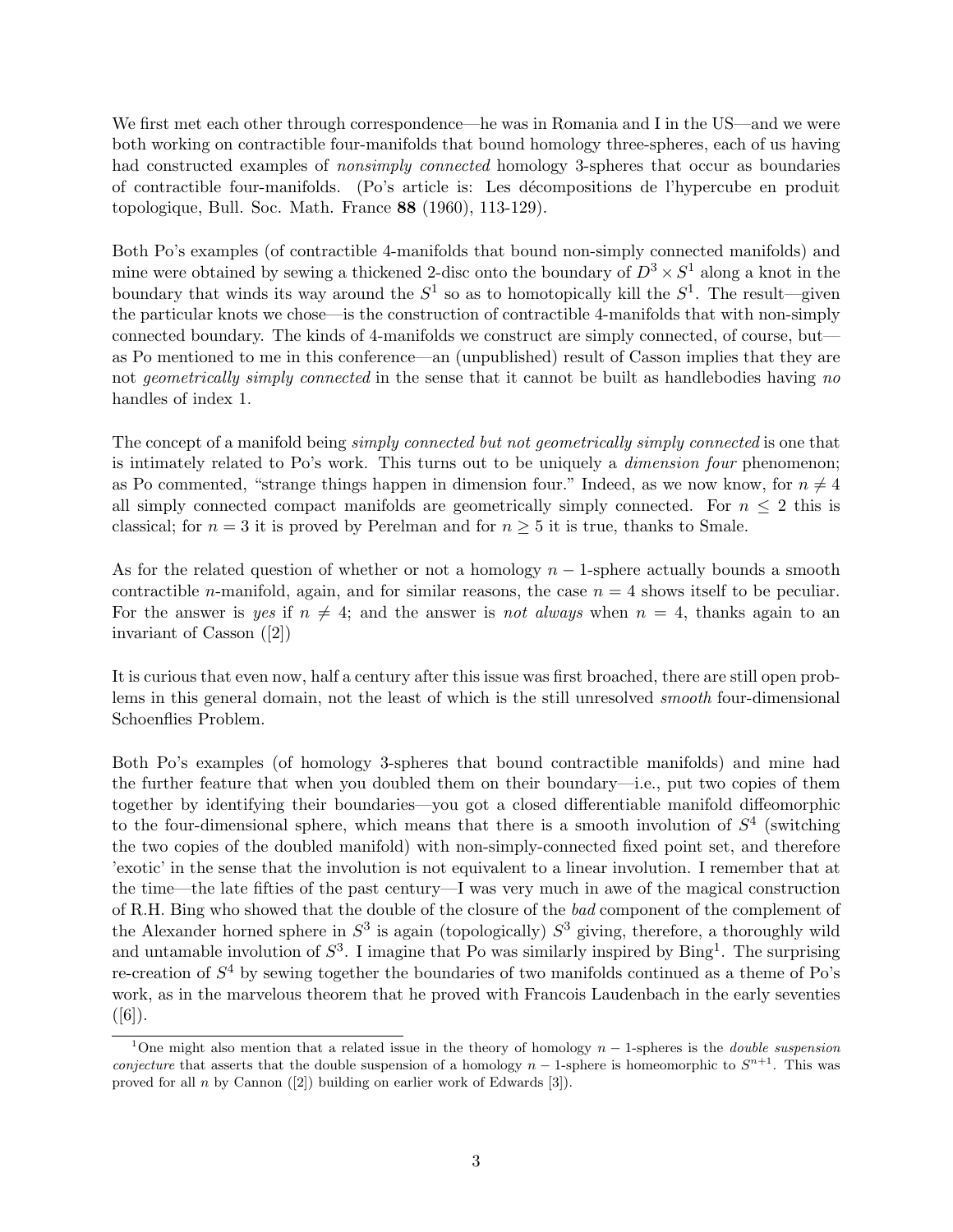But the great and abiding interest of Po centered on the mysteries of three-dimensional topology, even though—very often—his mode of approach was through four dimensions. The Poincar´e Conjecture of course was one of his beloved focal points over decades. Now the way in which Po dealt with the prospect of Perelman's wonderful proof, and the way he engaged in appreciating the insight of Perelman, and at the same time adroitly reshaping his own research projects makes Po one of the truly fine models for our profession: fully at home in the world of ideas for their own sake; and devoted to—and deriving inspiration from—the beauty of that world, their depth, its power of explanation.

Knots and their exquisitely idiosyncratic properties, are the vital essence of three-dimensional topology, the DNA that governs the development, and evolution, of that field. I know that Po has a special love and affinity for them, and I also think that they form a link to many other—seemingly far-flung—aspects of mathematics. For example, when I was trying to get a feel for number theory, I found that a certain analogy between the knot theory that I knew as a topologist and the phenomenology of prime numbers (that I was trying to become at home with) was exceedingly helpful, as a bridge. I've returned to it often as a learning device and it seems that it might allow two-way traffic, from knots to primes, and from primes to knots. In celebration of Po for this conference, let me explain very briefly what this analogy consists of. For a beautiful introduction to this subject, see M. Morishita's treatise, Knots and Primes, [7].

In this conference, after listening to a lecture by Michel Boileau, it occurred to me that it might make sense to be somewhat sharper than one traditionally is, when one frames the basic analogy. Perhaps we should be making the comparison between *prime numbers* and—more specifically the class of hyperbolic knots (which, in contrast to the class of all knots have very few members, conjecturally, in each commensurability class<sup>2</sup>). This choice also has the virtue of allowing us to make use of the hyperbolic volume of the complement of the knot,  $vol(K)$ , as a ready-made analogue to the logarithm of the norm of the prime<sup>3</sup>. The format of our comparison is then:

#### Prime Numbers  $p \leftrightarrow$  Hyperbolic Knots K

 $\log p \qquad \leftrightarrow \qquad vol(K)$ 

It is interesting to focus on the parallels that can be drawn, as well as the distinctions that can be made.

<sup>&</sup>lt;sup>2</sup>Two knots K, K' are said to be **commensurate** if there are finite covers M, M' of their respective knot complements such that M is homeomorphic to  $M'$ .

<sup>&</sup>lt;sup>3</sup>As Morishita commented on an early draft of these notes, one might also take the closely related *Gromov norm* of the knot complement.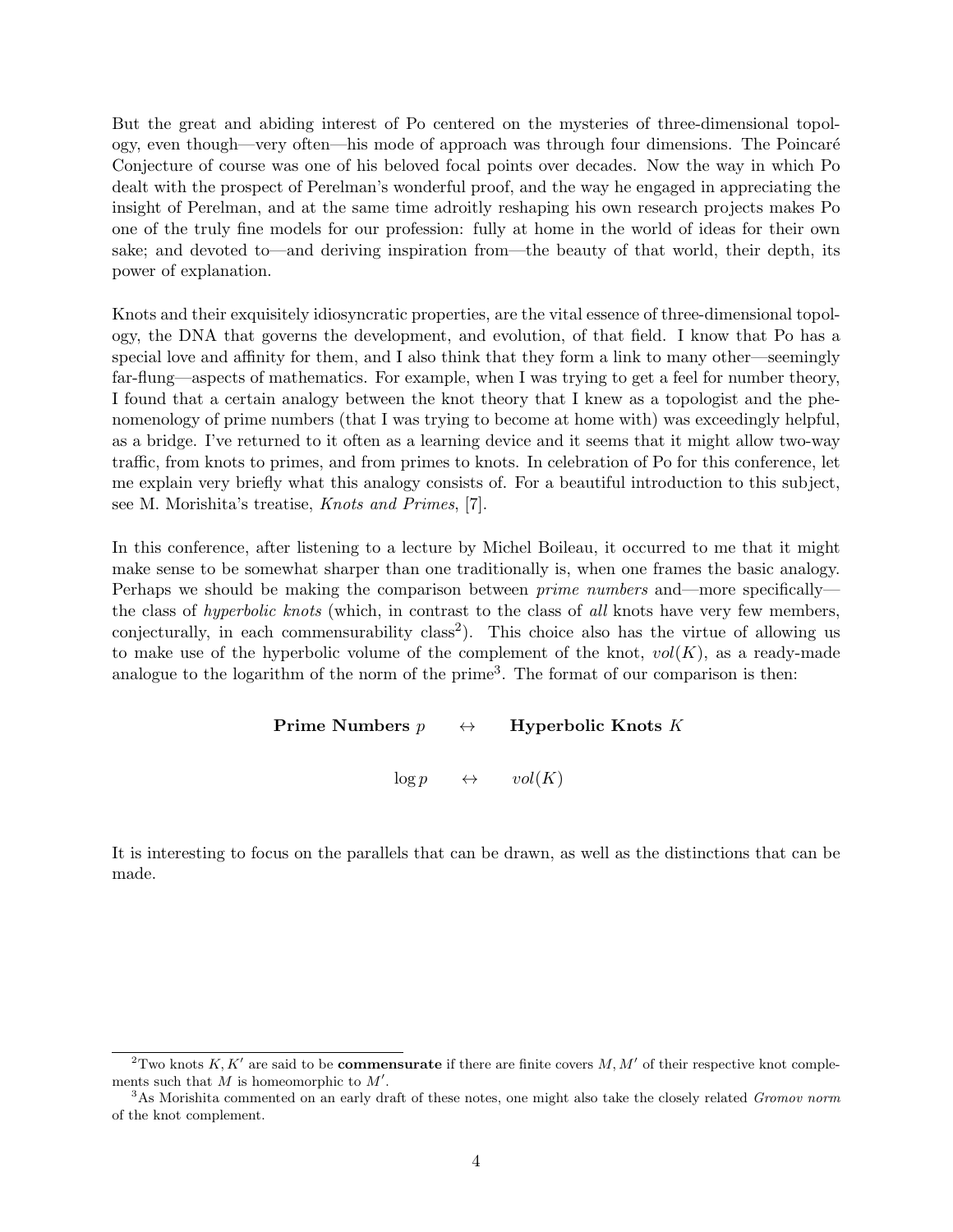## 1 One knot and one prime

## 1.1 A single knot K embedded in the three-sphere  $S<sup>3</sup>$

The separate geometries of the two spaces involved are these: the ambient three-sphere  $S^3$  is 2connected and enjoys a 3-dimensional Poincaré duality with a canonical isomorphism  $H^3(S^3; \mathbf{Z}) \simeq \mathbf{Z}$ while the knot K is diffeomorphic to  $S^1$ . For technical reasons I will always take K to be given with an orientation-i.e., with a canonical isomorphism  $H^1(K;\mathbf{Z}) \simeq \mathbf{Z}$ —so K is (canonically) a  $K(\mathbf{Z}, 1)$ -space. Now consider the knot embedded in  $S^3$ ,

$$
K \ \hookrightarrow \ S^3,
$$

and the knot complement

$$
X = X_K := S^3 - K \hookrightarrow S^3.
$$

Alexander duality establishes a Z-duality between  $H^1(X; \mathbf{Z})$  and

$$
\partial: H_2(S^3, K; \mathbf{Z}) \tilde{\longrightarrow} H_1(K; \mathbf{Z}) = \mathbf{Z},
$$

giving us a canonical isomorphism:

$$
H^1(X; \mathbf{Z}) = \mathbf{Z}
$$

which tells us that all finite abelian covering spaces of  $S<sup>3</sup>$  branched at the knot, but unramified outside it, have cyclic groups of deck transformations, that these cyclic groups have canonical compatible generators, and that  $X^{ab} \to X$ , the maximal abelian covering space of X, has group of deck transformations  $\Gamma$  canonically isomorphic to  $\mathbf{Z}$ .

Or equivalently, setting

$$
\Pi_K := \pi_1(X, x),
$$

with suitable base point x—the *fundamental group of the knot*—we have

$$
\Pi^{ab} := \Pi/[\Pi, \Pi] \simeq \mathbf{Z}.
$$

Up to isotopy, the knot complement  $X_K$  may be viewed as compact manifold with torus boundary,  $T_K = \partial X_K$ , and within that torus—up to homotopy—there's a normal ('meridianal') loop that generates the infinite cyclic subgroup

$$
N_K\subset T_K\subset X_K.
$$

In anticipation of our comparison we might call

$$
\mathcal{D}_K = \pi_1(T_K) = \mathbf{Z} \times \mathbf{Z}
$$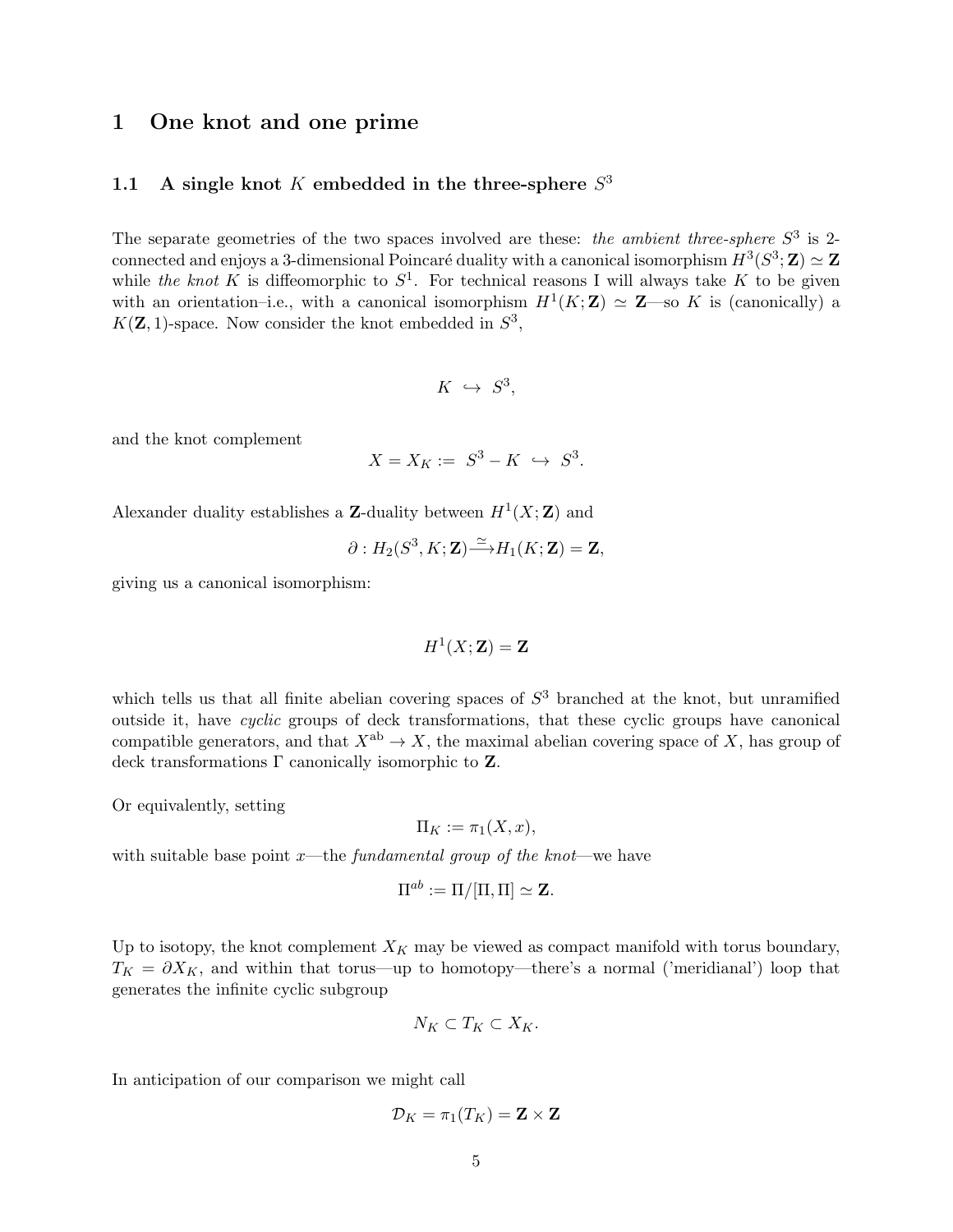the decomposition group of the knot, and

$$
\mathcal{I}_K = \pi_1(N_K) = \mathbf{Z}
$$

the inertia subgroup. The fundamental group of the knot then comes with maps

$$
(1) \t\mathcal{I}_K \hookrightarrow \mathcal{D}_K \longrightarrow \Pi_K.
$$

A basic theorem gives us that  $V = V_K := H_1(X^{ab}; \mathbf{Q})$  is a *finite dimensional* **Q**-vector space. The natural action of the canonical generator of the group of deck transformations  $\Gamma \simeq Z$  on  $X^{ab}$  induces an automorphism of  $V_K$  whose characteristic polynomial  $P_K(T)$  is the Alexander Polynomial of the knot K.

There are multiple ways of approaching, and understanding, the information in  $P_K(T)$  (e.g., through the combinatorial braid group theory around HOMFLYS). Here is an attitude to the zeroes of the Alexander Polynomial that is natural enough: for any nonzero complex number  $z$  consider the homomorphism  $\psi_z : \Pi_K \to \mathbb{C}^*$  that sends the generator of  $\Pi^{ab} := \Pi/[\Pi, \Pi]$  to z. This defines a linear system (of complex vector spaces of dimension one)  $V(z)$  over X. We have that dim<sub>C</sub>  $H_1(X, V(z))$  is equal to the order of vanishing of the Alexander polynomial  $P_K(T)$  at  $T = z$ .

Since the analogue (in number theory) to the topological fundamental group is the  $\acute{e}tale$  fundamental group—which for a smooth complex variety is the profinite completion of the topological fundamental group—we might prepare for this, in anticipation of our analogy, by defining two knots  $K, K'$  to be **profinitely equivalent** if there is an isomorphism between the profinite completions of their basic group diagrams,

$$
(\mathbf{\hat{1}})\quad \hat{\mathcal{I}}_K \hookrightarrow \hat{\mathcal{D}}_K \longrightarrow \hat{\Pi}_K.
$$

and

$$
(\hat{\mathbf{1}}') \quad \hat{\mathcal{I}}_{K'} \hookrightarrow \hat{\mathcal{D}}_{K'} \longrightarrow \hat{\Pi}_{K'};
$$

and similarly for links.

This raises two questions:

- 1. Are profinitely equivalent knots, or links, isomorphic?<sup>4</sup> Are knots that are *profinitely trivial* actually trivial?
- 2. Let us say, casually—not precisely—that a knot invariant has a "profinite definition" if it can be computed directly from the profinite completions  $(1)$ . Which of the knot invariants have profinite definitions (and therefore carry over directly to the context of primes numbers) and which do not?

<sup>4</sup>As I learned in this conference from Norbert A'Campo and Louis Funar, there has been some–not yet published investigation of this. So, perhaps,in a later draft of these notes I will be able to include some discussion of this.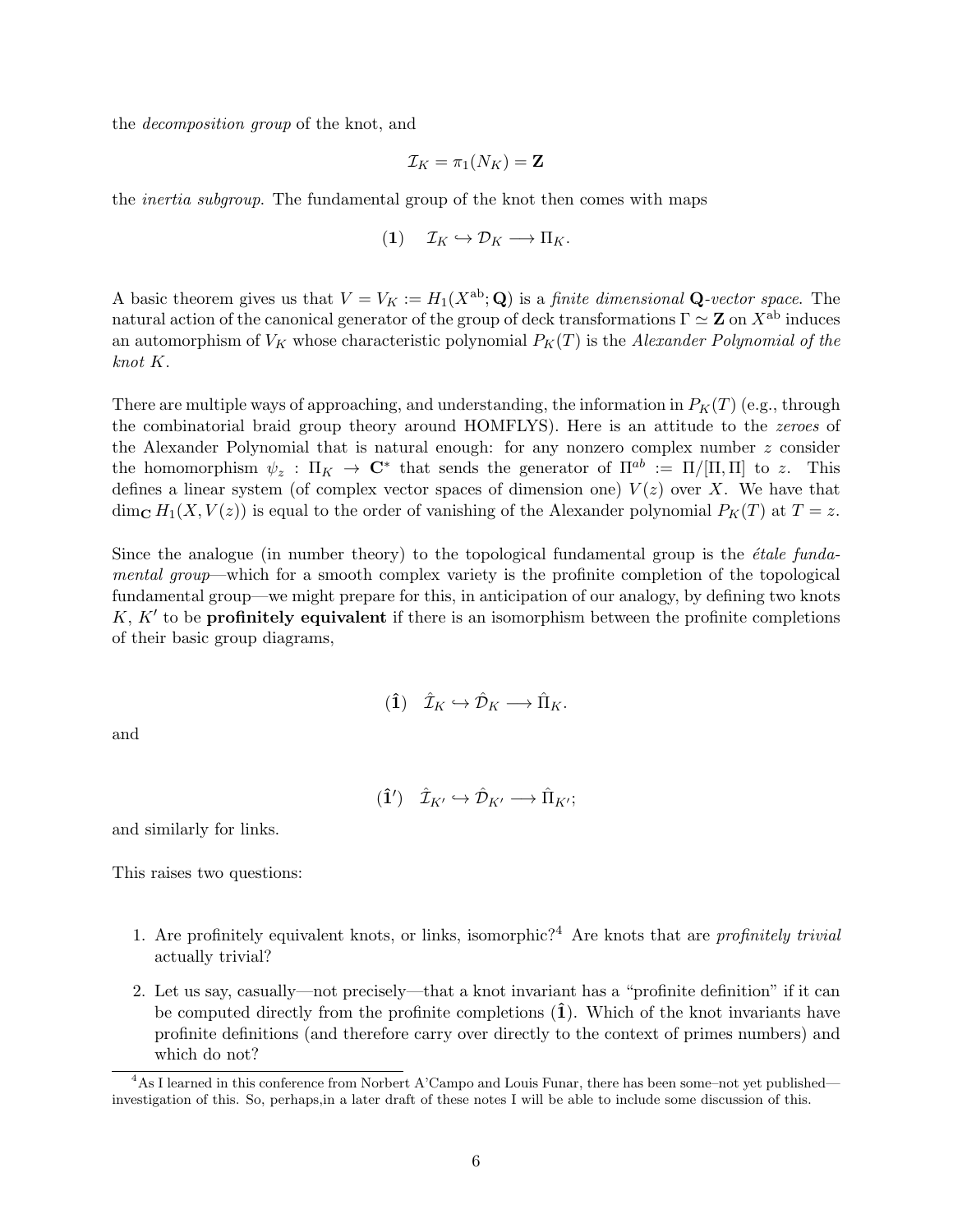For example, the Alexander polynomial does have a "profinite definition" but it is not obvious that the general HOMFLYS does; perhaps it doesn't.

#### 1.2 A single prime number  $p$  in the integers Z

The algebra here is just given by the natural "reduction mod  $p$ " homomorphism

$$
\mathbf{Z} \to \mathbf{Z}/p\mathbf{Z} = \mathbf{F}_p.
$$

We will avoid the prime  $p = 2$  since some minor differences would have to be acknowledged at various points otherwise; so prime will mean odd prime in the discussion below. We will be taking the standard viewpoint of modern algebraic geometry, and think of this surjective homomorphism as giving us an embedding of schemes,

$$
Spec(\mathbf{F}_p) \hookrightarrow Spec(\mathbf{Z}),
$$

and our analogy begins by thinking of  $\mathcal{K} := \text{Spec}(\mathbf{F}_p)$  as 'like' the knot K and  $\mathcal{S} := \text{Spec}(\mathbf{Z})$  as like" the three-dimensional sphere  $S^3$ . To understand this, we should examine, first, the separate geometries of the two schemes  $Spec(\mathbf{F}_p)$  and  $Spec(\mathbf{Z})$ . The facts of life of the theory of finite fields tells us that for every positive integer  $n$ , up to isomorphism, there is a unique field of cardinality  $p^n$ ,  $\mathbf{F}_{p^n}$  given as a field extension  $\mathbf{F}_{p^n}/\mathbf{F}_p$  which is Galois, cyclic, and degree n.

Moreover the (cyclic) Galois group of this field extension has a canonical generator: the Frobenius automorphism  $x \mapsto x^p$ . In a word

$$
\mathrm{Spec}(\mathbf{F}_{p^n}) \to \mathbf{F}_p
$$

is a cyclic (unramified!) Galois cover with Galois group canonically  $Z/nZ$ . An algebraic closure  $\mathbf{F}/\mathbf{F}_p$  is an appropriate union of these field extensions, and its Galois group is (canonically) isomorphic to  $\hat{\mathbf{Z}}$ , the profinite completion of  $\mathbf{Z}$ . From the étale homotopy perspective, Spec( $\bar{\mathbf{F}}$ ) is contractible, and therefore  $\mathcal{K} := \text{Spec}(\mathbf{F}_p)$  is homotopically a  $K(\mathbf{Z}, 1)$ -space.

The theory for  $S := \text{Spec}(\mathbf{Z})$  requires some class field theory, as reformulated in the vocabulary of  $\acute{e}$ tale (and some other Grothendieckian) cohomology theories. Firstly,  $\mathcal{S}$  is simply connected, in the sense that every connected finite cover of  $\mathcal S$  is ramified. Moreover,  $\mathcal S$  enjoys a three-dimensional 'Poincar´e-type' duality theorem for ´etale and flat cohomology with values in the multiplicative group  $\mathbf{G}_m$  in the sense that

- $H^i(\mathcal{S}, \mathbf{G}_m)$  is (canonically) equal to  $\{\pm 1\}$ , 0, 0,  $\mathbf{Q}/\mathbf{Z}$ , and 0 for  $i = 0, 1, 2, 3$ , and  $> 3$  respective;
- If F is a finite flat group scheme over S and  $F^* := Hom(F, \mathbf{G}_m)$  its (Cartier) dual finite flat group scheme, then cup-product induces a perfect pairing of flat cohomology groups

$$
H^i(\mathcal{S}, F) \otimes H^{3-i}(\mathcal{S}, F^*) \longrightarrow H^3(\mathcal{S}, \mathbf{G}_m) = \mathbf{Q}/\mathbf{Z}.
$$

In a word,  $S$  is morally 2-connected and enjoys a 3-dimensional Poincaré duality "oriented" by the coefficient sheaf  $\mathbf{G}_m$ .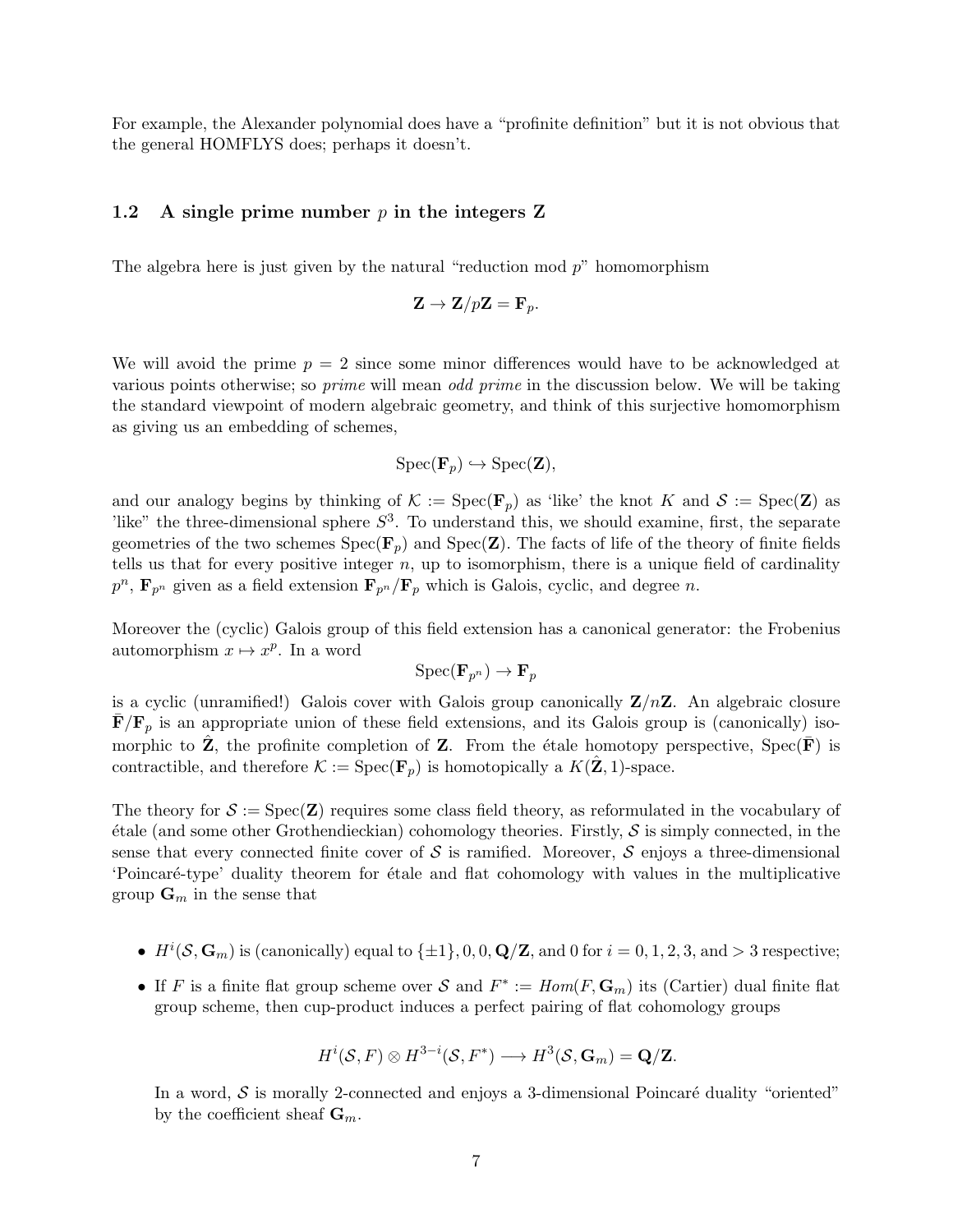Now consider our prime p viewed as 'knot'  $\mathcal K$  embedded in  $\mathcal S$ ,

$$
\mathcal{K} \ \hookrightarrow \ \mathcal{S},
$$

and form the 'knot complement'

$$
\mathcal{X} := \mathcal{S} - \mathcal{K} = \text{Spec}(\mathbf{Z}[1/p] \ \hookrightarrow \ \mathcal{S}.
$$

An argument very akin to Alexander duality (given the cohomological facts we have just recalled) establishes a canonical isomorphism

$$
H_1(\mathcal{X};\mathbf{Z})\simeq \mathbf{Z}_p^*
$$

(where  $\mathbf{Z}_p^*$  is the group of units in the ring  $\mathbf{Z}_p$  of p-adic integers. If  $p > 2$  we can write

$$
\mathbf{Z}_p^* \simeq F_p^* \times \Gamma
$$

where  $\Gamma$  is the infinite cyclic pro-p-group of 1-units in  $\mathbb{Z}_p$  and is generated, for example, by the 1-unit  $1 + p$ :

$$
\Gamma = (1+p)^{\mathbf{Z}_p}.
$$

In particular, all finite abelian covering spaces of S branched at  $\mathcal{K}$ —i.e., finite abelian extensions of Q unramified except at the prime  $p$  (and  $\infty$ )—have Galois groups that are cyclic, and canonically isomorphic to the finite quotients  $(\mathbf{Z}/p^m\mathbf{Z})^*$  of the topological group  $\mathbf{Z}_p^*$ . In anticipation of things to come, set:

$$
\Lambda := \mathbf{Z}_p[[\mathbf{Z}_p^*]]
$$

noting that this ring is isomorphic to a direct product of  $p-1$  copies of the power series ring in one variable  $\mathbf{Z}_p[[T]]$ , where if i is an integer modulo  $p-1$  the i-th factor of  $\Lambda$  is given by the surjective  $\mathbf{Z}_p$ -algebra homomorphism

$$
\chi_i:\Lambda\longrightarrow \mathbf{Z}_p[[T]].
$$

This is the unique  $\mathbb{Z}_p$ -algebra homomorphism that extends the continuous group homomorphism from  $\mathbf{Z}_p^* = \simeq F_p^* \times (1+p)^{\mathbf{Z}_p} \subset \Lambda^*$  to  $\mathbf{Z}_p[[T]]^*$  obtained by the stipulations that

•  $x \in F_p^*$  be sent to

$$
(x^i, 1) \in F_p^* \times \Gamma = \mathbf{Z}_p^* \subset \mathbf{Z}_p[[T]]
$$

and

•  $(1+p) \in \Gamma$  be sent to  $1+T \in \mathbf{Z}_p[[T]]$ .

Set

$$
\Pi_{\mathcal{K}} := \pi_1^{et}(\mathcal{X}, x),
$$

with suitable base point x —the *étale fundamental group of our knot*  $K$ —we have that in relatively standard parlance,

$$
\Pi_{\mathcal{K}} = G_{\mathbf{Q}, \{p,\infty\}},
$$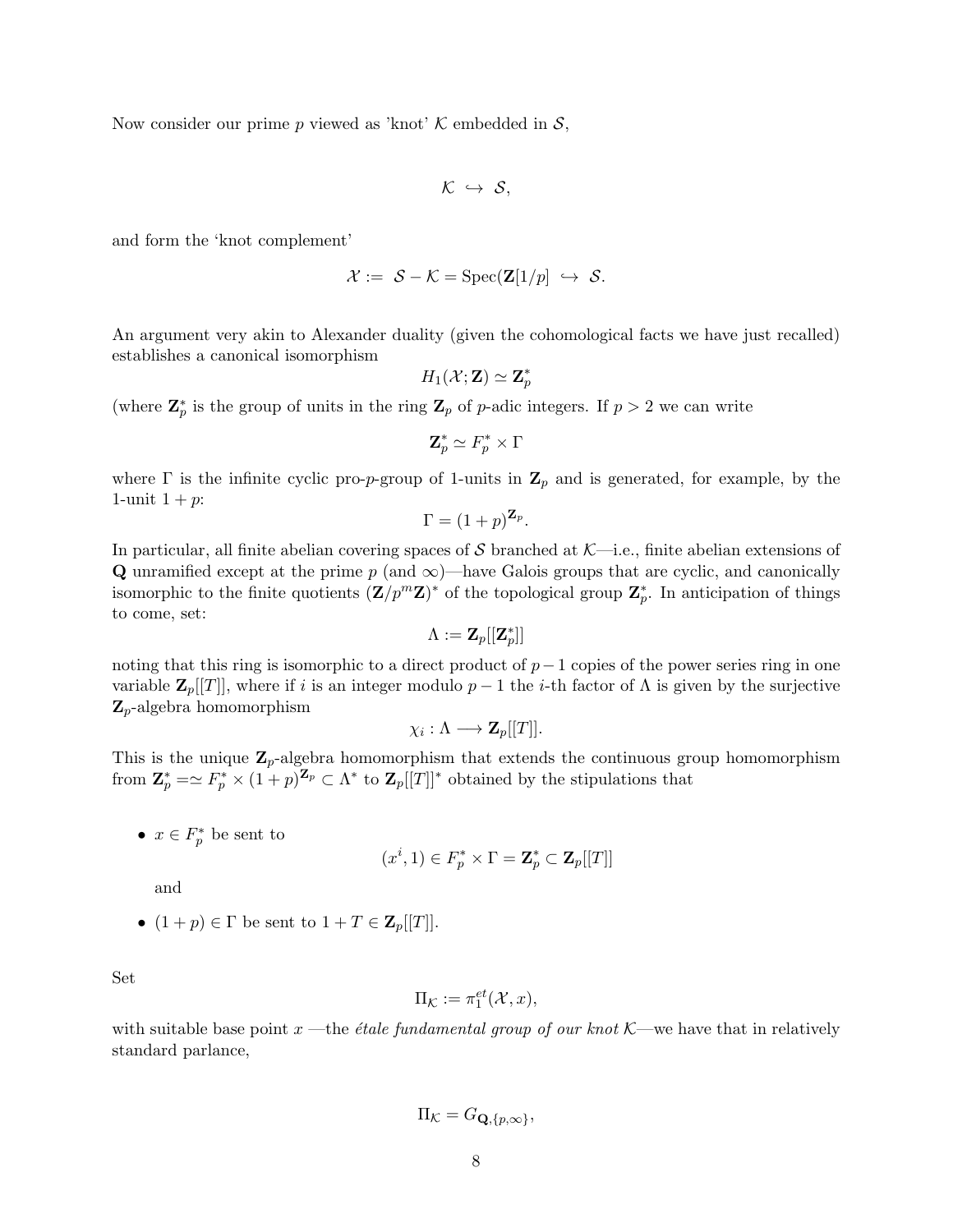i.e., is the quotient of  $Gal(Q/Q)$  that is the Galois group of the maximal extension of Q in an algebraic closure Q that is unramified except at p and  $\infty$ .

As with topological knots the 'fundamental group of the prime,' comes with inertia and decomposition groups

$$
\mathcal{I}_{\mathcal{K}} \hookrightarrow \mathcal{D}_{\mathcal{K}} \longrightarrow \Pi_{\mathcal{K}} = G_{\mathbf{Q}, \{p,\infty\}}.
$$

From our previous discussion,

$$
\Pi_{\mathcal{K}}^{ab}:=\Pi_{\mathcal{K}}/[\Pi_{\mathcal{K}},\Pi_{\mathcal{K}}]\simeq \mathbf{Z}_p^*,
$$

and if  $\mathcal{X}^{ab} \to \mathcal{X}$  is the maximal unramified abelian (connected) cover, then we can also say

"Gal
$$
(\mathcal{X}^{ab}/\mathcal{X})
$$
" =  $\Pi_{\mathcal{K}}^{ab} = \mathbf{Z}_{p}^{*}$ .

A natural analogue to the finite dimensional **Q**-vector space  $V_K := H_1(X^{ab}; \mathbf{Q})$  discussed above is the étale 1-st homology group, taken first, with  $p$ -adic *integral* coefficients,

$$
M_{\mathcal{K}} := H_1^{et}(\mathcal{X}^{\text{ab}}; \mathbf{Z}_p) = \lim_{n} H_1^{et}(\mathcal{X}^{\text{ab}}; \mathbf{Z}/p^n \mathbf{Z}),
$$

or—tensoring with  $\mathbf{Q}_p$ —we get the vector space

$$
V_{\mathcal{K}}:=H_1^{et}(\mathcal{X}^{\text{ab}};\mathbf{Z}_p)\otimes_{\mathbf{Z}_p}\mathbf{Q}_p.
$$

The module  $M_{\mathcal{K}}$  is naturally a  $\Lambda$ -module, and  $V_{\mathcal{K}}$  a  $\Lambda \otimes_{\mathbf{Z}_p} \mathbf{Q}_p$ -module. Tensoring  $M_{\mathcal{K}}$  with the  $p-1$  projection operators  $\chi_i$  described above, we get for each i mod  $p-1$  a  $\mathbf{Z}_p[[T]]$ -module that we'll call  $M_{\mathcal{K}}^i$ .

The behavior of these modules depends crucially on the parity of i. It is a marvelous theorem in Iwasawa theory that if i is 'odd' (which makes sense since our prime p is not 2) then our module  $M_{\mathcal{K}}^i$ is a finitely generated  $\mathbf{Z}_p$ -module, and therefore  $V^i_{\mathcal{K}} = M^i_{\mathcal{K}} \otimes_{\mathbf{Z}_p} \mathbf{Q}_p$  is a finite dimensional  $\mathbf{Q}_p$ -vector space. By definition–but subject to possibly different normalization—the Iwasawa polynomial for the pair  $(p, i)$  (i odd, modulo  $p - 1$ ) is the characteristic polynomial  $g_p(i; T) \in \mathbb{Z}_p[T]$  of the operator T acting on this vector space  $V_{\mathcal{K}}$ . These polynomials  $g_p(i;T)$  or, more precisely, their zeroes are crucial for much number theoretic phenomena. For example, if for a given  $p$  and all odd i mod  $p-1$ , they are all 1—i.e., have no zeroes—the prime p is what is called regular and Kummer's relatively easy procedure of proving Fermat's Last Theorem for exponent  $p$  can be made to work. In general, by what is known as the 'main conjecture" (which is a theorem) the zeroes of  $g_p(i;T)$  correspond in a one-one fashion, and in a natural way, to the zeroes of the Leopold-Kubota L-function  $L_p(s, \omega^{1-i})$ .

#### 1.3 Brief comments on comparison and differences

- If by unknotted one means that the fundamental group of the knot is abelian, every prime is 'knotted.'
- A serious distinction between knots and primes has to do with what is called *wild inertia* a phenomenon that exists, and is of crucial importance in number theory, but there's no corresponding complexity in our analogous situation in knot theory.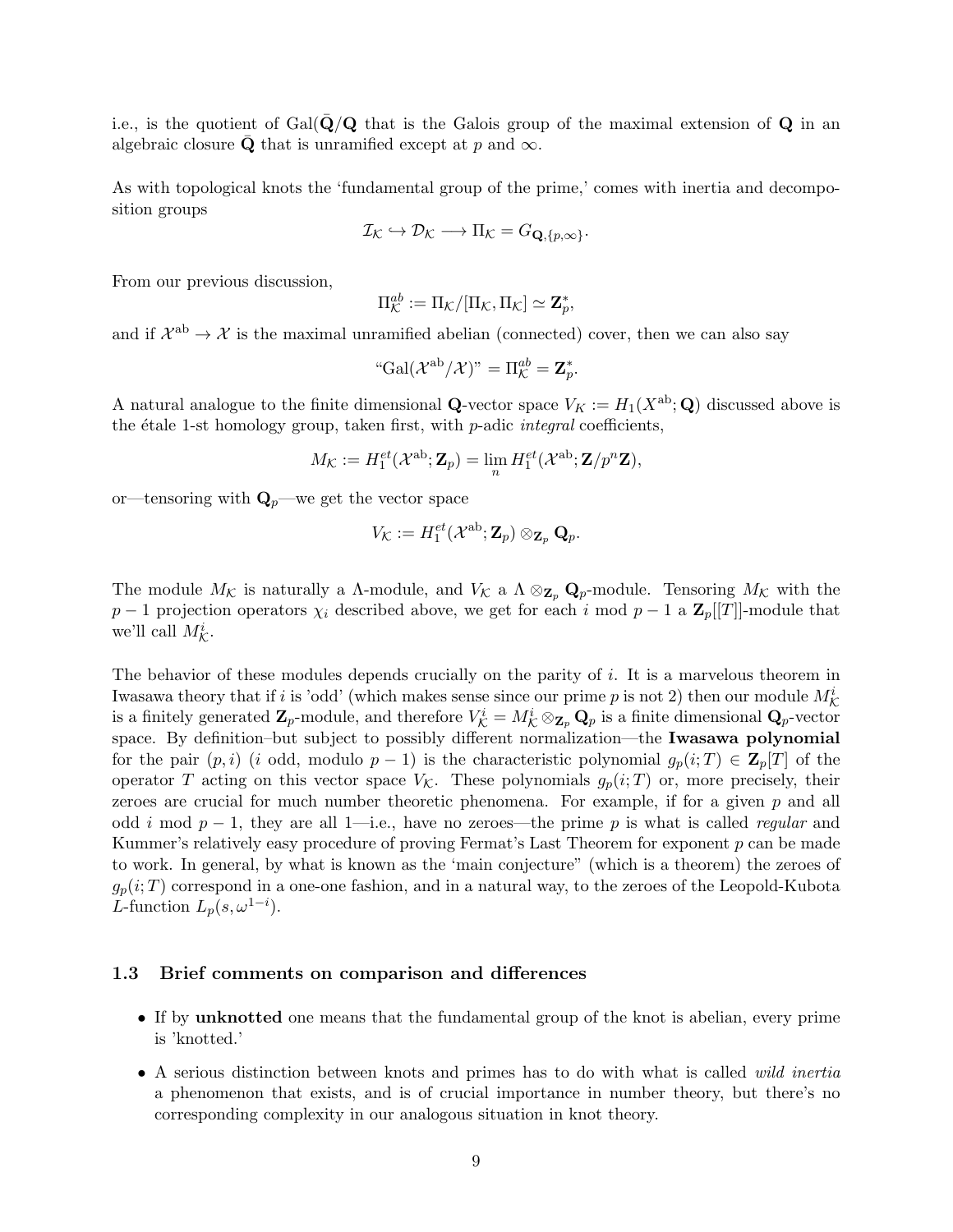• There is a duality in the structure of the Alexander polynomial (it is invariant under inversion  $t \mapsto t^{-1}$ ; hence if  $\theta$  is a root, so is  $\theta^{-1}$ ). But there is nothing like that for Iwasawa polynomials. Given the  $G_m$ -orientation of S, the corresponding duality for the Iwasawa polynomial would if it existed—send the index i to  $j := 1 - i$  and since j would then be even,  $g_i(T)$  has not been defined. Of course, you could simply, by fiat, define  $g_i(T)$  so that it exhibits the duality, but lacking (yet) any number theoretic motivation, that would be too formal a move to contemplate.

## 2 Two knots and two primes

## 2.1 A pair of (disjoint) knots  $K, L$  embedded in the three-sphere  $S<sup>3</sup>$

Here we can consider the embeddings:

$$
K \quad \hookrightarrow \quad X_L := S^3 - L
$$

and

.

 $L \quad \hookrightarrow \quad X_K := S^3 - K$ 

Choose arbitrary base points and consider the induced homomorphisms of  $\pi_1$ ,

$$
\pi_1(K) \quad \longrightarrow \quad \Pi_L.
$$

In anticipation of the analogy to come, let

$$
\{Frob_K\} \in \Pi_L
$$

denote the conjugacy class of the image of the canonical generator of  $\pi_1(K)$ . This is indeed welldefined, independent of the choice of base points. Similarly we have

$$
\{Frob_L\} \in \Pi_K
$$

To be sure, we can't yet compare these conjugacy classes, since they live in different groups. But passing to the abelian quotient groups of  $\Pi_K$  and  $\Pi_L$ , both are canonically isomorphic to **Z** we can indeed compare the images of  $\{Frob_K\}$  and  $\{Frob_L\}$  in

$$
\Pi_K^{\text{ab}} = \mathbf{Z} = \Pi_L^{\text{ab}},
$$

and those images are given— respectively—by the linking number of  $K$  in  $L$  and the linking number of  $L$  in  $K$ , these being *equal* with opposite sign. The proof of this equality is usually given by identifying these numbers with the cup product of the fundamental classes in  $H^1(X_K)$  and  $H^1(X_L)$  in  $H^2(X_{K,L}) = \mathbf{Z}$  where  $X_{K,L} := S^3 - \{K \cup L\}.$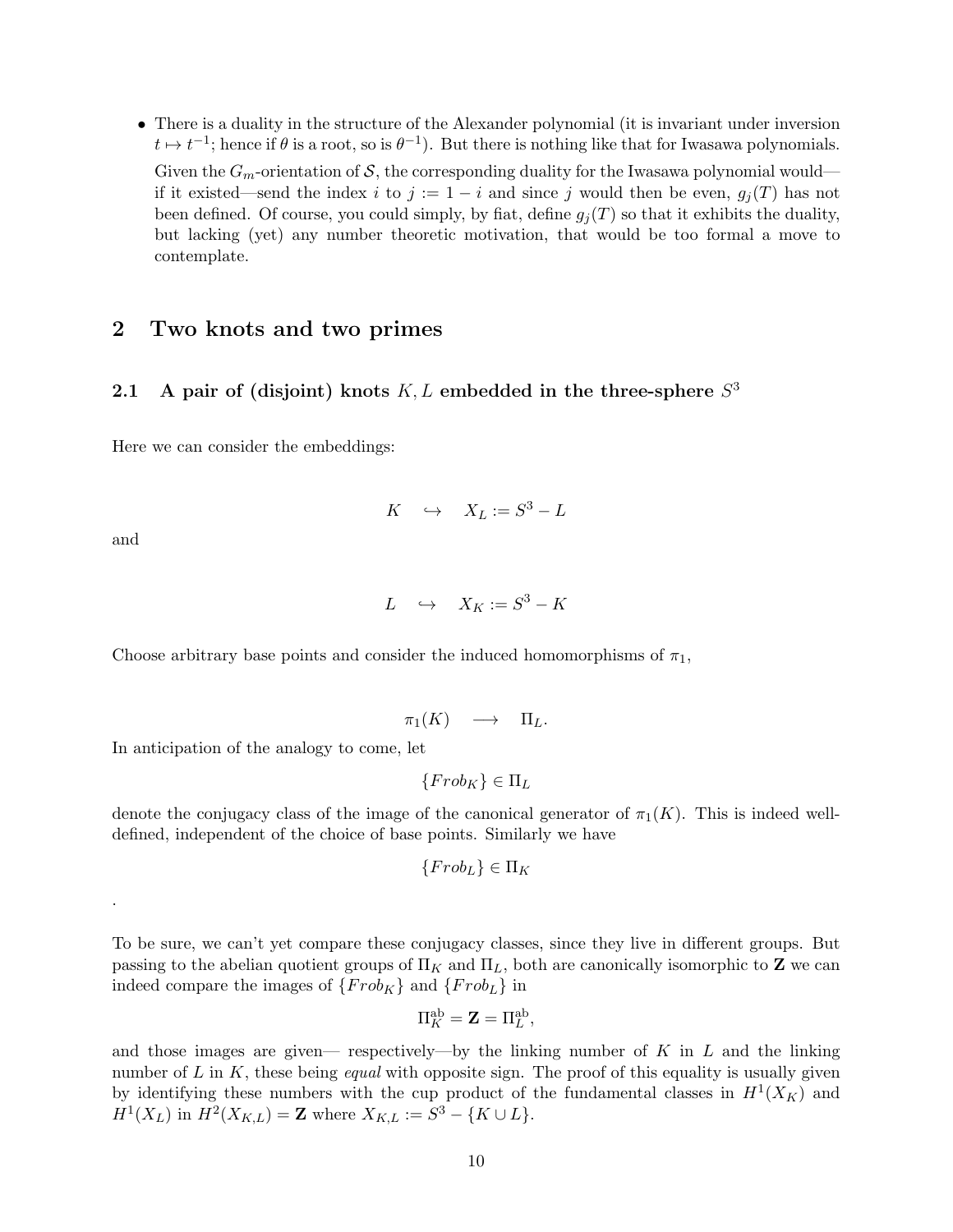### 2.2 A pair of (distinct) primes  $p, q$

In parallel with our previous subsection, let  $\mathcal{K} := \text{Spec}(\mathbf{F}_p)$  and  $\mathcal{L} := \text{Spec}(\mathbf{F}_q)$ . Consider the embeddings:

$$
\mathcal{K} \quad \hookrightarrow \quad X_{\mathcal{L}} := \text{Spec}(\mathbf{Z}[1/p])
$$

and

$$
\mathcal{L} \quad \hookrightarrow \quad X_{\mathcal{K}} := \text{Spec}(\mathbf{Z}[1/q])
$$

Choose arbitrary base points and consider the induced homomorphisms of the etale fundamental groups

$$
\pi_1^{et}(\mathcal{K}) \quad \longrightarrow \quad \Pi_{\mathcal{L}}.
$$

Denote by

.

 ${Frob<sub>K</sub>} \in \Pi<sub>L</sub>$ 

the conjugacy class of the image of the canonical generator of  $\pi_1^{et}(\mathcal{K})$  which is independent of the choice of base points. Similarly we have

$$
\{Frob_{\mathcal{L}}\} \in \Pi_{\mathcal{K}}
$$

Here again, we can't yet compare these conjugacy classes, since they live in different groups. Even passing to the abelian quotient groups of  $\Pi_{\mathcal{K}}$  and  $\Pi_{\mathcal{L}}$ , which are canonically  $\mathbf{Z}_p^*$  and  $\mathbf{Z}_q^*$  respectively, and where the image of  $\{Frob_{\mathcal{K}}\}$  is the element  $p \in \mathbb{Z}_q^*$  and the image of  $\{\overline{Frob_{\mathcal{L}}}\}$  is the element  $q \in \mathbb{Z}_p^*$ , we simply have elements in different groups and so are not (yet) comparable. In a word, the linking "number" of p with q (in that order) is the element p in  $\mathbb{Z}_q^*$ , while the linking "number" of q with p (in that order) is the element q in  $\mathbb{Z}_p^*$ -no clear way to make any correspondence, yet. Nevertheless each of these groups  $\mathbb{Z}_p^*$  and  $\mathbb{Z}_q^*$  have unique subgroups of index two (consisting of 'squares' of elements) and the famous comparison to be made here is to ask whether p being a square in  $\mathbb{Z}_q^*$  (or equivalently, mod q) has anything to do with q being a square in  $\mathbb{Z}_p^*$  (or equivalently, mod p). Indeed it does, as given by the classical quadratic reciprocity theorem. Namely,  $p$  is a square mod q if q is a square mod p, except in the case where both p and q are both congruent to  $-1$  mod 4, in which case p is a square mod q if and only if q is not a square mod p. (One of the many proofs of this follows the lines of the proof I hinted at above of skew-symmetry of linking number.<sup>5</sup>)

<sup>5</sup>Po raised the question (in this conference) of whether Gauss himself—who, after all, had introduced the integral formula for the linking number—might have seen some analogy between that concept and the structure surrounding the quadratic reciprocity theorem.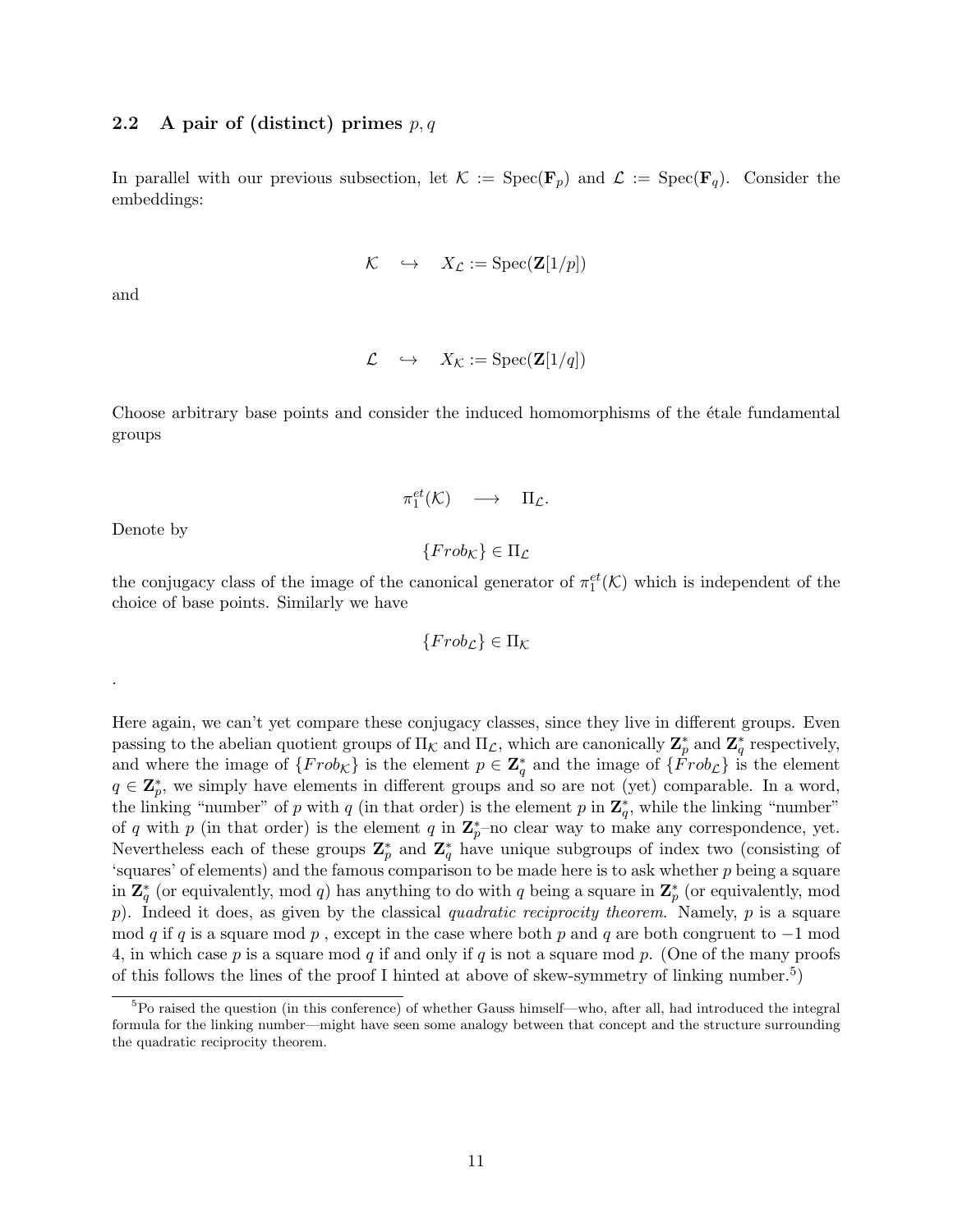# 3 Borromean primes and 'Cebotarev arrangements'

### 3.1 Borromean primes

The Borromean Ring is that well-known link of three disjoint 'unknots' that has the property that if you ignore any of the three unknots the other two are unlinked, yet the three taken all together are somehow linked. John Milnor defined a class of invariants that serve as obstructions to linkage of the above sort, these being secondary (or higher) linking numbers that can be defined—in analogy with standard linking numbers—as secondary (or higher) cohomology operations related to the vanishing of cup-products, the Massey triple product being the first example of these. The clean general structure corresponds to what is called an  $A_{\infty}$ -algebra structure on chain complexes, such as was discussed by Francois Laudenbach in this conference (he obtained it from Morse functions on the knot manifold with Dirichlet and Neumann conditions on the boundary).

One can establish a striking analogy to this, with prime numbers, obtaining secondary (or higher) versions of the quadratic reciprocity theorem, as is done in the work of Morishita, Redei, and others (cf. [7]). Specifically, given three distinct primes  $p, q, r$  all congruent to 1 mod 4 and each a quadratic residue of any of the others, there is a mod 2 invariant which gauges how triply-entangled the three primes are; moreover, as is the case with old-fashioned linking numbers, the natural definition of this invariant is given somewhat asymmetrically in terms of the roles played by  $p, q$  and  $r$ ; yet, the theorem is that the invariant itself is independent of permutation of these.

Here is the description of this invariant,

$$
link(p, q, r) \in \{\pm 1\},\
$$

as given by Redei (cf. section 8 of [7]). Under the assumptions of the previous paragraph there is a nontrivial integral zero  $(x, y, z)$  of the quadratic form

$$
X^2 - qY^2 - rZ^2
$$

and moreover, one can assume that  $g.c.d((x, y, z) = 1, y$  is even, and  $x - y \equiv 1 \mod 4$ . Now form  $\alpha := x + \sqrt{q}y$  and consider the (non-Galois) extension of **Q**,

$$
K := \mathbf{Q}(\sqrt{q}, \sqrt{\alpha}).
$$

Then

$$
link(p, q, r) = 1 \in \{\pm 1\}
$$

if and only if the prime p splits completely in K. Otherwise,  $link(p, q, r) = -1$ .

An example of linked Borromean triples of primes is given (by D. Vogan—cf. loc.cit.) by

$$
(p, q, r) = (13, 61, 937).
$$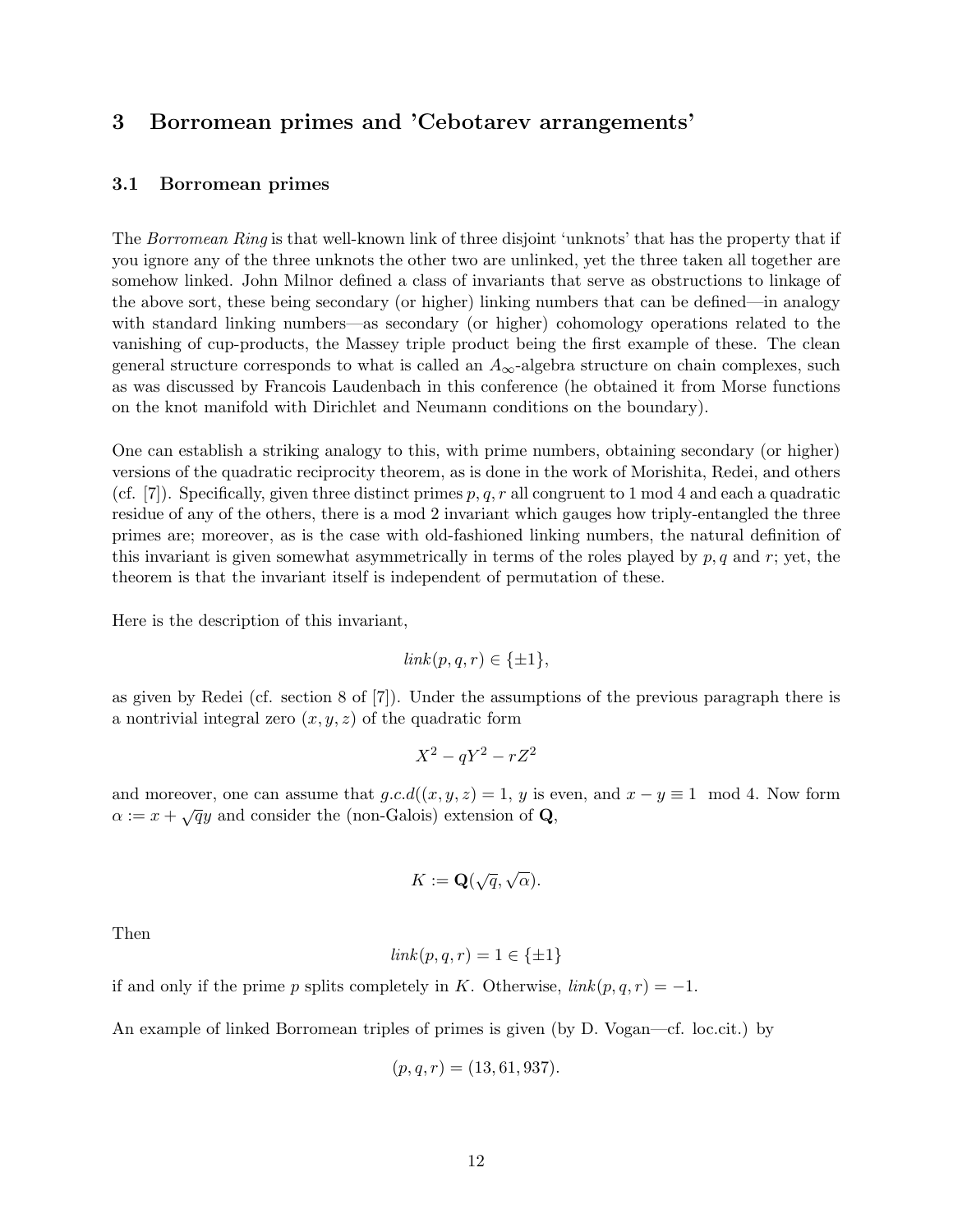## 3.2 'Cebotarev arrangements'

Here is a thought-experiment that I once mused about a long time ago, but will try to sharpen a bit here: I think of it not at all as a problem to be resolved<sup>6</sup> but rather as just a somewhat casual way of appreciating visually how vastly entangled the collection of all primes are.

Imagine choosing one hyperbolic knot in every commensurable equivalence class of hyperbolic knots, and then arranging these knots (up to equivalence) in  $S<sup>3</sup>$  so that they form a mutually disjoint ensemble:

$$
\mathcal{C}:=\sqcup_i K_i \ \subset S^3
$$

where we have ordered them compatibly with their hyperbolic volume. By an admissible Galois cover of  $S^3$  (relative to C) let us mean a finite cover  $f: M^3 \to S^3$ , Galois and ramified over at worst a finite subcollection of knots  $\Sigma = K^{(1)} \sqcup K^{(2)} \sqcup \cdots \sqcup K^{(n)}$  of C in the natural sense; i.e., such that f restricted to  $Y := M^3 - f^{-1} \Sigma$  the pullback of  $S^3 - \Sigma$  is a locally trivial covering space of  $X := S^3 - \Sigma$  with free action of a finite group G on  $M^3$  (the "Galois group "of the cover) such that  $Y/G=X$ .

A knot in C which is branched in  $M^3 \to S^3$  we say is *ramified in the cover* and if it isn't we say it is unramified in the cover. Any unramified knot K in an admissible cover  $M^3 \to S^3$  gives rise to a conjugacy class of elements in  $G = \text{Gal}(M^3/S^3)$  by the analogue of the Frobenius construction alluded to earlier. Thus, for all but finitely many knots in  $\mathcal C$  we have a well-defined conjugacy class

$$
\{Frob_K(M^3/S^3)\} \subset G.
$$

Let us say that the collection  $\mathcal C$  is a **Cebotarev Arrangement** if the following statistical rule holds for every admissible cover  $M^3/S^3$  and every conjugacy class  ${c} \subset G = \text{Gal}(M^3/S^3)$ 

$$
\lim_{k \to \infty} \frac{1}{k} \# \big[ K_i, i \le k \mid \{ Frob_{K_i}(M^3/S^3) \} = \{ c \} \big] = \frac{|\{ c \}|}{|G|},
$$

where the limit here is compiled by ordering the knots compatibly with their hyperbolic volume.

In effect, one is asking that—with these conventions–the Frobenius conjugacy classes are uniformly distributed in fundamental groups.

The only reason for my formulating this notion is that there is an important theorem in number theory (The Cebotarev density Theorem) that makes the closely analogous statement for primes.

Is there such a Cebotarev arrangement? If so, how bewilderingly complex, and yet somehow organized, this entangled collection would be, each knot winding about infinitely many others according to various proportions! As I said, I brought this up only to have a visualizable counterpart to the type of entanglement represented by the facts of life for prime numbers; and–of course—to offer a birthday greeting for my friend Po!

<sup>&</sup>lt;sup>6</sup> although the easiest is just to formulate it as a 'question'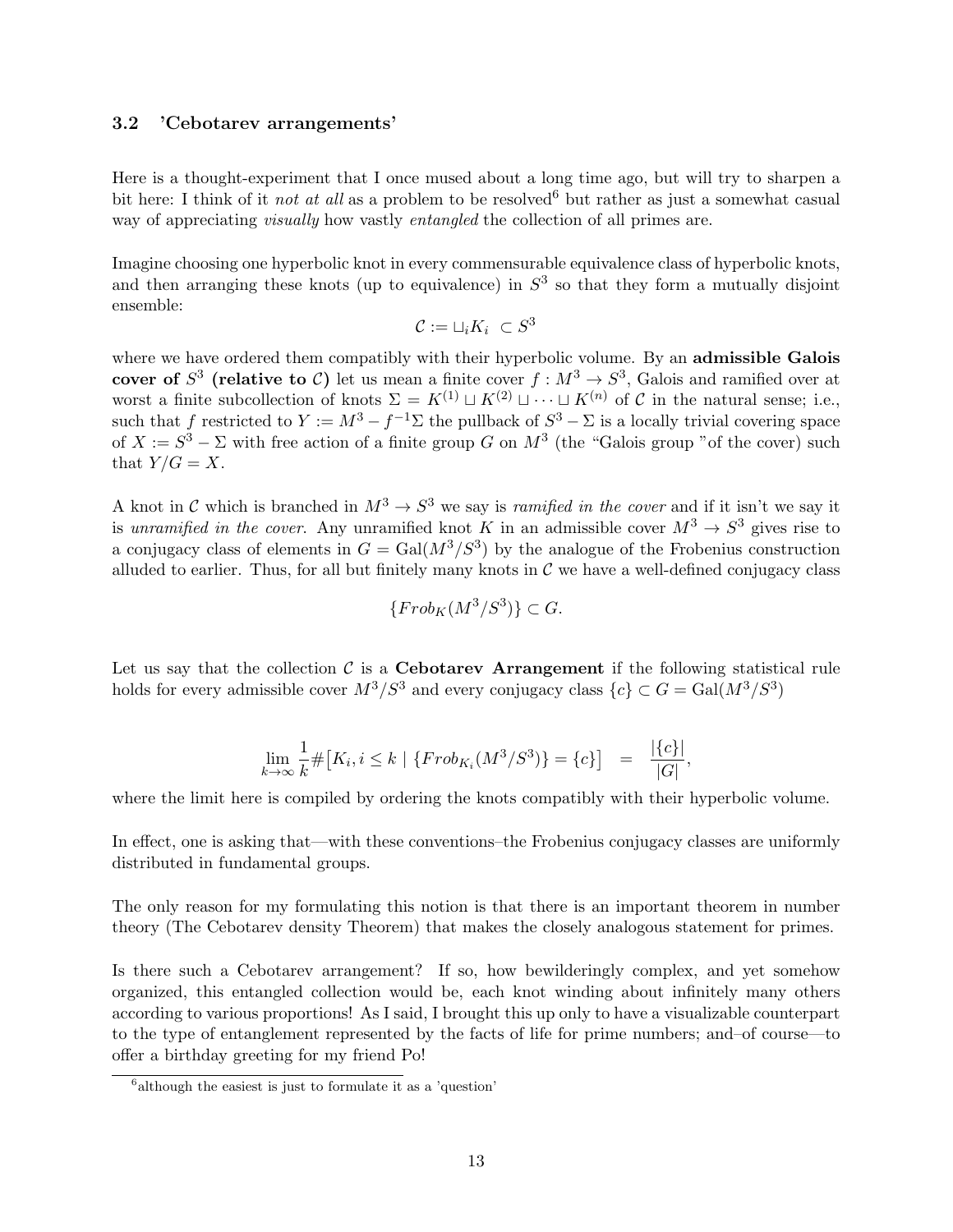## 4 Appendix: Cebotarev dynamical systems

In the conference Jérome Los mentioned to me that he has constructed (unpublished as of yet) a dynamical system in  $S^3$  whose closed orbits run through all knot types. So one might sharpen one's quest by insisting that the knots in the Cebotarev arrangements (as formulated above) all be closed orbits of some globally defined dynamical system.

As I understand it, Los has a spin-construction that realizes many elements in the braid group. It begins with a self-mapping of the disc  $f: D^2 \to D^2$  which is used to patch the top and bottom of  $D^2 \times [0,1]$  together to get a solid torus T which is then imbedded in the natural way in  $S^3$  to finish up with an appropriate dynamical system on  $S^3$ . This dynamical system has the property that going "one circuit" through  $T$  effects the mapping  $f$ ; hence following through  $n$  contiguous circuits effect the n-th iterate of f. Of course, one can consider a version of this spin-construction of Los for any topological automorphism  $f$  of any connected 2-manifold  $M^2$  that has finitely many periodic points of any specific period, but infinitely many periodic point in all. For any such self-map, form the 3-manifold  $M^2 \times [0,1] \to M^3$  obtained by attaching the 'bottom'  $M^2 \times \{0\}$  of  $M^2 \times [0,1]$  to the 'top'  $M^2 \times \{1\}$  via the mapping f and viewing the periodic orbits of the dynamical system  $f: M^2 \to M^2$  as an interesting collection of knots nicely organized by period (or equivalently, by length). If f has a fixed point  $m \in M^2$  one has the further option of taking m as base point, killing the loop  $[0, 1] \times \{m\} \subset M^3$  by the adjunction of a thickened two-disc and viewing the preceding collection of knots as being in the 3-manifold  $N^3$  obtained from  $M^3$  by the corresponding surgery<sup>7</sup>.

One can formulate analogous conditions regarding dynamical systems in more general, or different, contexts.

- 1. As Curt McMullen explained to me, beautiful examples can be gotten by considering the collection of knots given by closed geodesics in the spherical tangent bundles of hyperbolic surfaces. Are these 'Cebotarev'?
- 2. Also, one needn't stick to manifolds: let  $f : X \to X$  be any continuous self-mapping of a connected CW-complex X, fixing a basepoint  $x_o \in X$ . Let  $\Pi(X, x_o; f)$  be the quotient group of  $\pi_1(X, x_o)$  that *equalizes* f and the identity map; i.e., it is the quotient by the normal subgroup generated by  $f(\alpha)\alpha^{-1}$  for all  $\alpha \in \pi_1(X, x_o)$ .

Put  $I := [0, 1]$ , and form  $X \times I$ . Attaching  $X \times \{0\}$  to  $X \times \{1\}$  by the mapping  $(x, 0) \mapsto$  $(f(x), 1)$ , construct the space

$$
Y := X \times I / \{ (x, 0) \sim (f(x), 1); x \in X \}.
$$

Identifying  $S^1 = \partial D^2$  with the closed loop  $C := x_o \times I/\{(x_o, 0) \sim (x_o, 1)\} \subset Y$  (via, say,  $\iota : e^{2\pi i t} \mapsto (x_o, t) \in Y$  for  $t \in I$ ) form the CW complex Z by adjoining the disc  $D^2$  with the attaching map

$$
\partial D^2 \overset{\iota}{\longrightarrow} C
$$

to build the space:

$$
Z:=Y\cup_{\iota}D^2.
$$

<sup>&</sup>lt;sup>7</sup>One might also require the maps to have specific dynamical features, such as being Bernoulli ([5], [4]).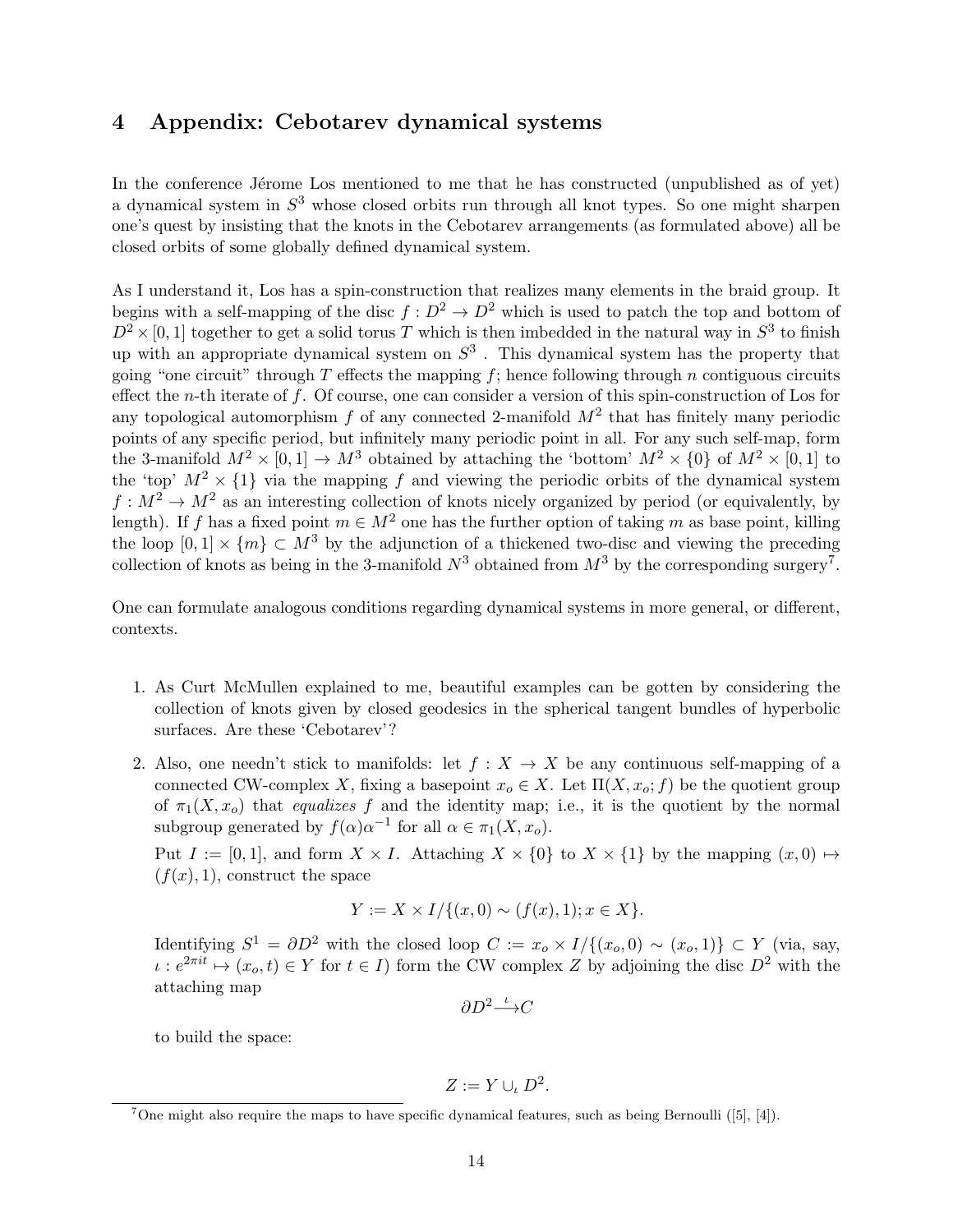Fix the base point  $z_o :=$  the image of  $(x_o, 0)$  in Z.

We have (by van Kampen's theorem):

$$
(1) \qquad \pi_1(Z, z_o) \simeq \Pi(X, x_o; f).
$$

Any finite  $f$ -orbit in  $X$ ,

$$
\mathcal{O} = \{x, fx, f^2x, \dots, f^{n-1}x\} \subset X
$$

with period n (denote this: " $Per(\mathcal{O}) = n$ " —so n is the smallest positive number such that  $f^{n}x = x$ ) gives rise to a loop, i.e., an oriented closed curve,  $\gamma_{\mathcal{O}} \subset Z$ , defined to be the image of

$$
x \times I \sqcup fx \times I \sqcup f^2 x \times I \sqcup \dots \sqcup f^{n-1} x \times I \subset X \times I
$$

under the natural mapping

 $X \times I \longrightarrow Z$ .

We give  $\gamma_{\mathcal{O}}$  the natural orientation (i.e., 'induced' from the natural orientation of I).

**Definition 1.** By the Frobenius conjugacy class attached to the finite f-orbit  $\mathcal{O} \subset X$ we mean the conjugacy class in  $\Pi(X, x_0; f)$  determined by the loop  $\gamma_{\mathcal{O}} \subset Z$ . Specifically, the image of the canonical generator of the fundamental group of the oriented loop  $\gamma_{\mathcal{O}}$  into the fundamental group of Z (the map on fundamental groups being given by choosing compatible base points) determines a well-defined conjugacy class of elements in  $\pi_1(Z, z_o)$  which we identify with a conjugacy class of elements in  $\Pi(X, x_0; f)$  via the isomorphism (1) above. Denote this Frobenius conjugacy class

$$
\{Frob_{\mathcal{O}}\} \subset \Pi(X, x_o; f).
$$

Thus we have a canonical mapping

Frob : {Finite f – orbits in X} – – – – – – → {Conjugacy classes in  $\Pi(X, x_o; f)$ }.

Now consider the following condition regarding the dynamics of f.

**Per:** The mapping  $f: X \to X$  has only finitely many periodic points of any given order, but infinitely many in all.

When  $f: X \to X$  is a mapping that satisfies **Per** we order the collection of finite f-orbits in a manner compatible with their periods, and we can begin to ask distribution questions regarding the dynamics of  $f$  that are somewhat analogous to the question answered by the Cebotarev Theorem in classical number theory.

The condition most naturally related to the facts of life given by the classical Cebotarev Theorem is the following:

**Definition 2.** Let  $\rho : \Pi(X, x_o; f) \longrightarrow G$  be a surjective homomorphism onto a finite group G. Say that  $f: X \to X$  is  $\rho$ -Cebotarev if for any conjugacy class  $C \subset G$  we have:

$$
\lim_{n \to \infty} \frac{|\{\mathcal{O} : Per(\mathcal{O}) \leq n; \rho(Frob_{\mathcal{O}}) = \mathcal{C}\}|}{|\{\mathcal{O} : Per(\mathcal{O}) \leq n\}} = \frac{|\mathcal{C}|}{|G|}
$$

.